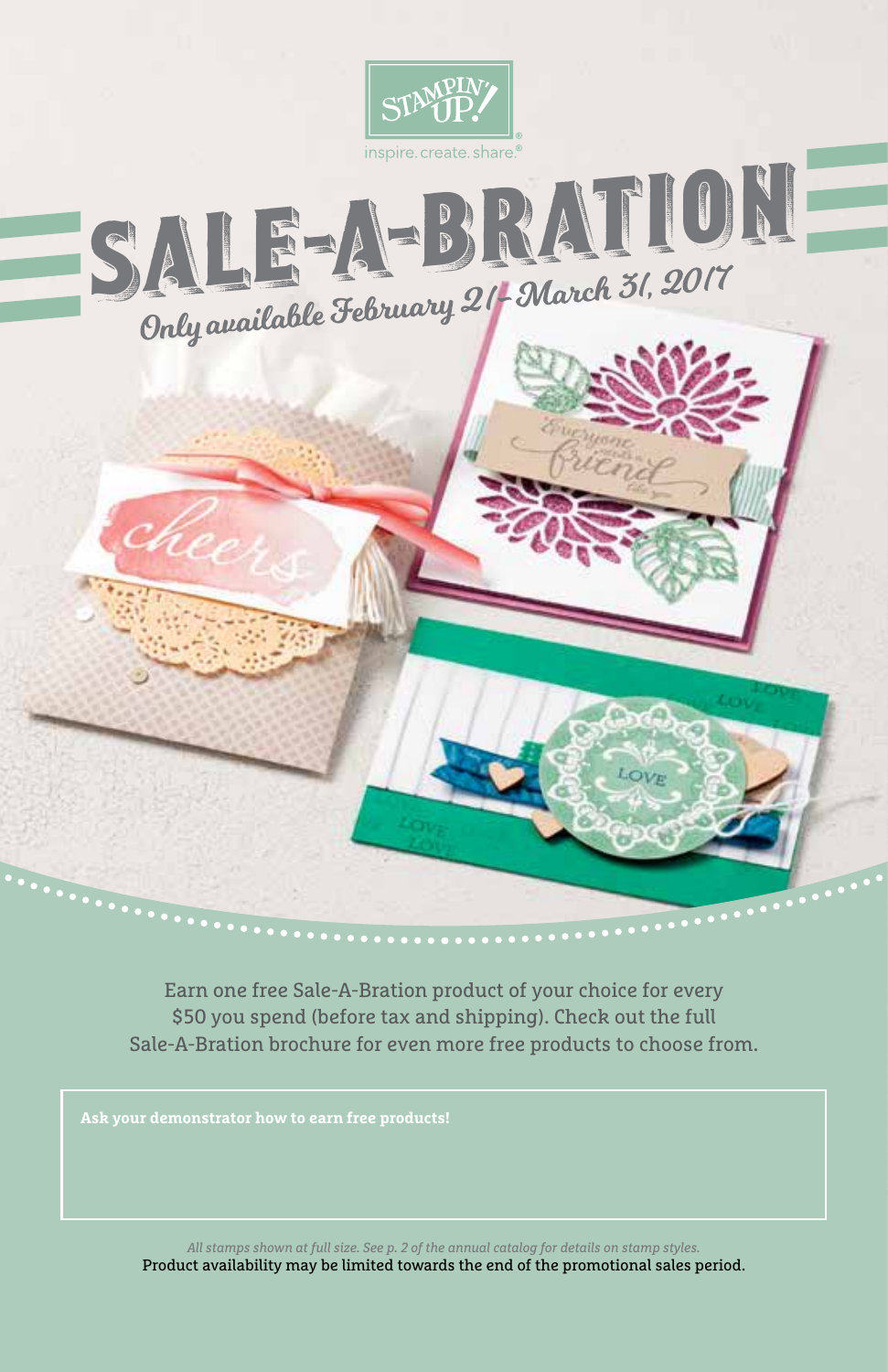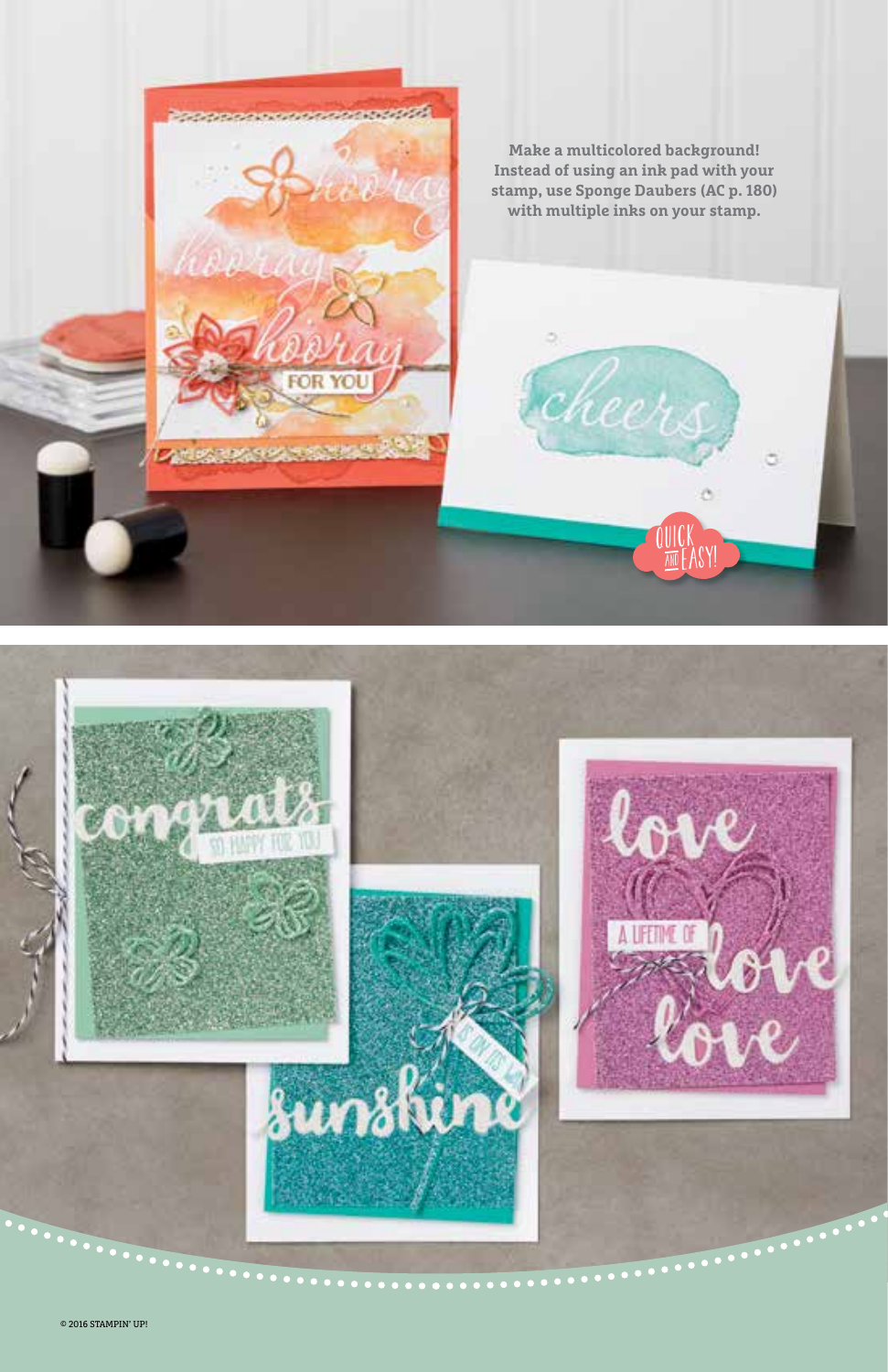

## REVERSE WORDS 2 rubber stamps **143316** (wood blocks included) **143319** (suggested clear block: e) *Available in French*



## **6" x 6"** glimmer paper assortment pack **143831**

12 sheets: 4 each of 3 colors. 6" x 6". *Bermuda Bay, Mint Macaron, Sweet Sugarplum These colors coordinate with the Cupcakes & Carousels (OC p. 8-9), Falling in Love (OC p. 50-52), and Succulent Garden (OC p. 20-21) suites*

. . . . . . . . . . .